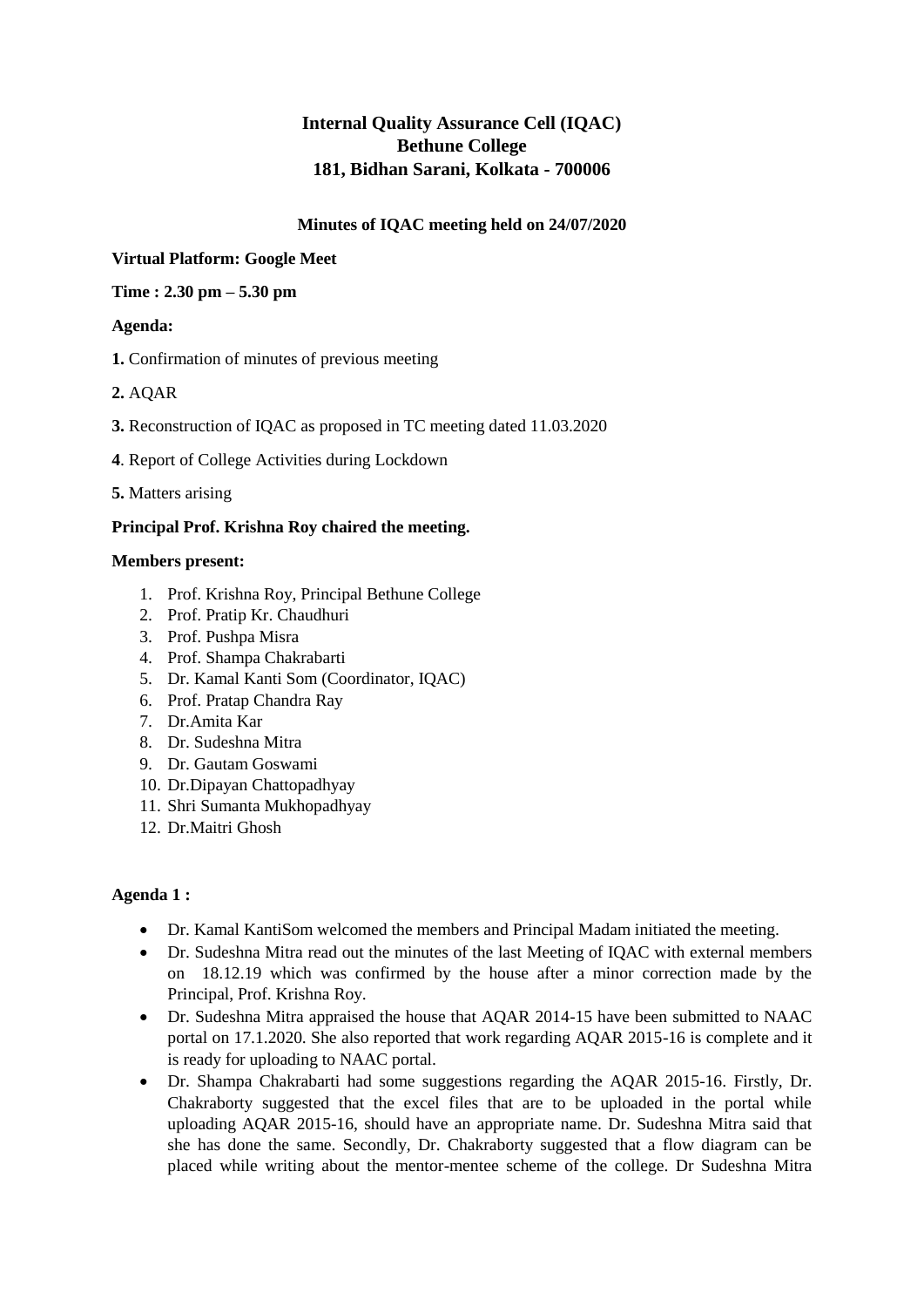suggested that there is no such scope in the portal. For Criteria 2.5.2, Dr Chakraborty suggested to upload a document of proof. Dr Sudeshna Mitra reported that again, there is no such scope in the portal. For criteria 2.5.3, a document was suggested to be uploaded by Dr. Chakraborty. Principal Madam suggested that the Academic Calendar of the college can be uploaded if at all there is any scope of doing so. Academic Calendar is uploaded in College Website and the Weblink is provided to NAAC.

- Dr.Sudeshna Mitra had a query regarding the Part A of AQAR 2015-16. IQAC received a fund of Rs  $3,00,000/4$  in  $2014$  under the  $12<sup>th</sup>$  Plan (2012-2017). Whether the same has to be reported in 2015-16 AQAR or not was the query. Prof. Pratip K. Chaudhuri suggested that the amount should be mentioned in all periods till 2017. However, the other members differed and said that if at all there lies a provision to incorporate this grant in 2015-16 AQAR, then only we should report, otherwise not. Though the recurring part of the funds were utilised partially in 2015-16, the grant as a whole came to the college in 2014.
- Prof. Pratip K. Chaudhuri enquired regarding the admission procedure of the college in the current year. Dr. K. K. Som reported the details of the admission modalities/criteria that the admission committee of the college has decided upon. It was reported that the college is awaiting directives from the University of Calcutta regarding admission to proceed any further. The members proposed to reduce the price of admission forms this year keeping in mind the COVID19 and Umphan situation. It was proposed that the price of admission forms may be reduced to Rs 100 from Rs 150 for this year.
- Dr.Maitri Ghosh gave the details of the methods of creating Program Outcomes (PO), Programme Specific Outcomes (PSO) and Course Outcomes (CO) that the departments are working upon. These are required for AQAR uploading as well as NAAC and are to be placed in the college website as links. Prof. Chaudhuri suggested that program outcome and program specific outcomes are the same. Prof. Mishra suggested that for PSO, the avenues that a student will get in their future in job and research are to be mentioned.Prof. Chakrabarti vouched the same. Prof. Pratap Chandra Ray suggested that for the initiation of the CBCS system, CU has given some instructions. For developing PO, some points can be taken from the same.

# **Agenda 2 :**

• The house confirmed the AQAR 2015-16 for uploading.

#### **Agenda 3 :**

- The external members of IQAC were informed about the reshuffling of the internal members of IQAC. Dr. Gautam Goswami, Dr. Dipayan Chattopadhyay and Shri Sumanta Mukhopadhyay are incorporated as the new members of IQAC.
- It was also resolved that a student representative, a representative from office and a distinguished member of local society should be incorporated in IQAC. Principal madam proposed the name of Shri Prabir Swain as representative from office and Dr.Maitri Ghosh proposed the name of Prof. Sarmila Bannerjee as a distinguished member of local society to be incorporated in IQAC. Dr. K.K. Som suggested that internal members of the IQAC will make a list of the proposed names and place it to the external members of IQAC in the next meeting.

#### **Agenda 4 :**

 Principal Madam requested Prof. Pushpa Misra to deliver a lecture to motivate the students psychologically in the lockdown period due to Covid-19. Prof. Misra accepted the same and said that she can deliver a lecture after  $30<sup>th</sup>$  July, 2020. Dr. Sudeshna Mitra requested that this